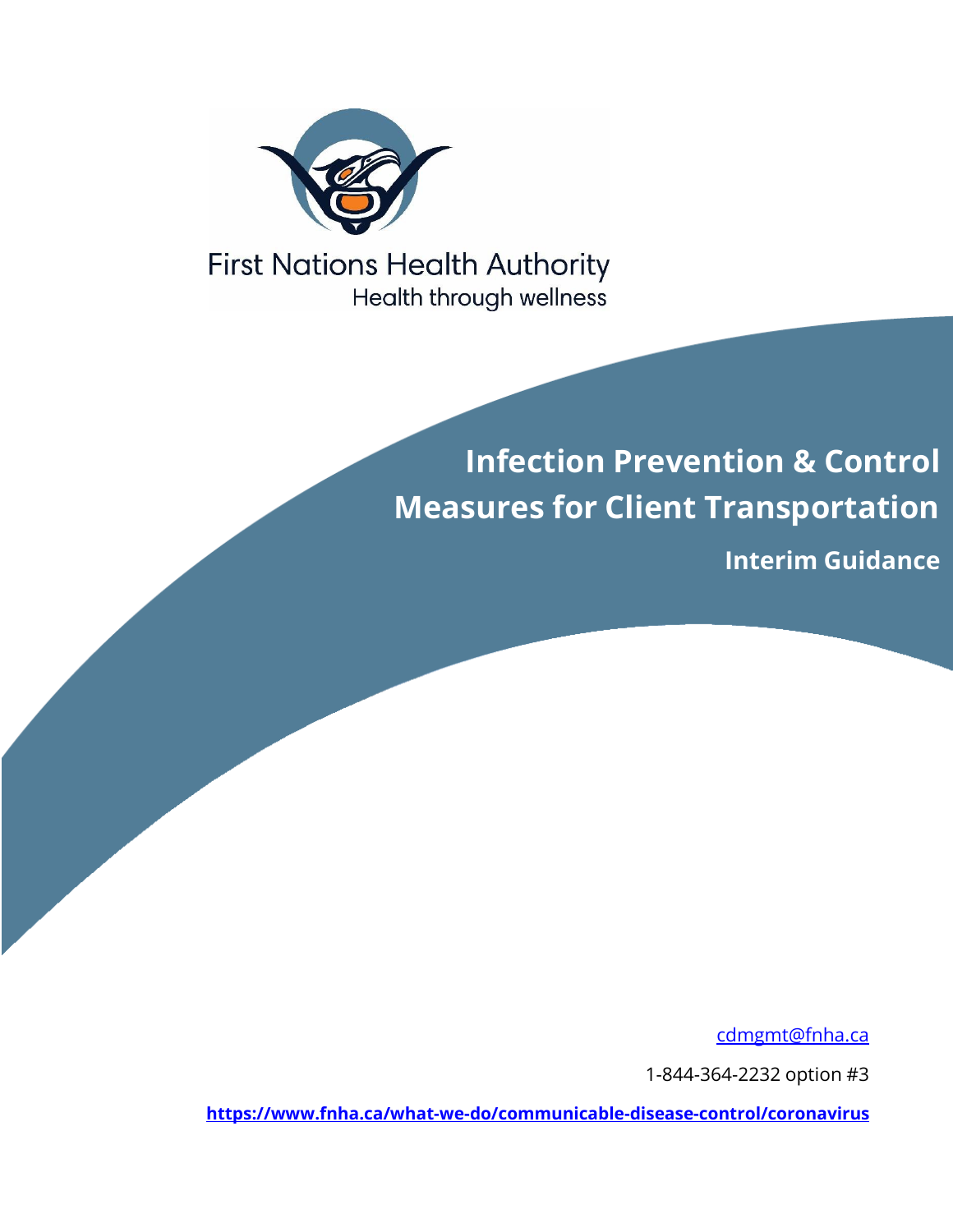# **Table of Contents**

| <b>Cleaning and Disinfection of Medical Transport Vehicles During COVID-19</b> |  |
|--------------------------------------------------------------------------------|--|
|                                                                                |  |
|                                                                                |  |
|                                                                                |  |
|                                                                                |  |
|                                                                                |  |
|                                                                                |  |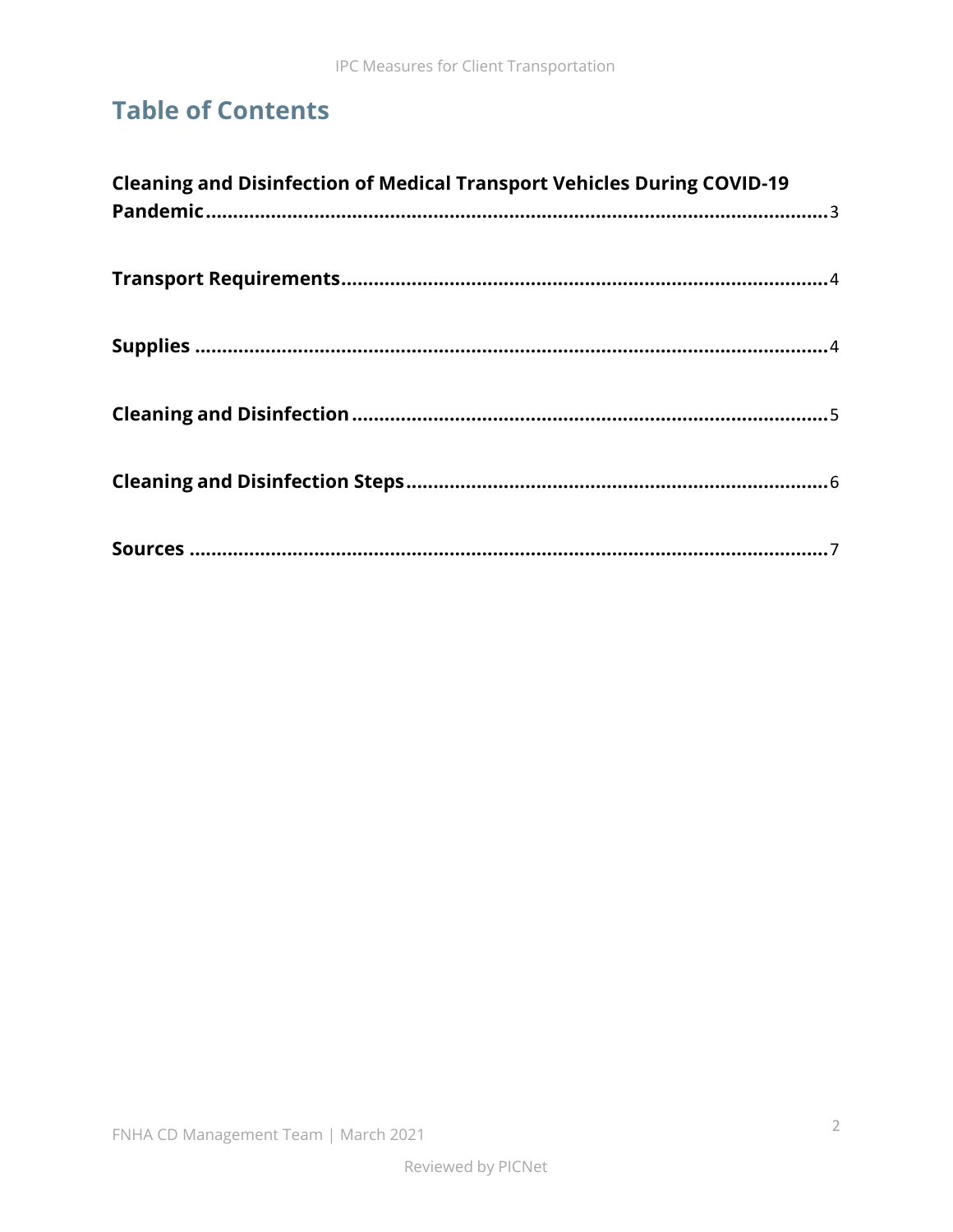## <span id="page-2-0"></span>**Cleaning and Disinfection of Medical Transport Vehicles During COVID-19 Pandemic**

COVID-19 is a disease caused by a novel coronavirus, which is spread mainly by coughing, sneezing or direct contact with someone who is sick with COVID-19. This virus can survive on some surfaces that ill clients have recently touched. Symptoms of COVID-19 are similar to those for influenza or other respiratory illnesses. The most common symptoms include fever, cough, and extreme tiredness. Symptoms of more serious illness include difficulty breathing. Others may have very mild illness.

FNHA recognizes that during a pandemic, Public Health officials may recommend that the public limit non-essential travel to slow the spread of the disease. Additionally, First Nations may use discretion in determining which non-essential trips will be supported. There is an expectation that medical transportation will continue to be provided for urgent trips, such as clients traveling for dialysis, OAT, cancer treatment, or other urgent and emergent purposes. BCEHS services to rural and remote communities will be maintained.

Prior to transporting a client with symptoms of a respiratory illness, ensure appropriate precautions are in place. If possible, dedicate a medical transport vehicle and driver for the transportation of individuals with respiratory illness to minimize exposure.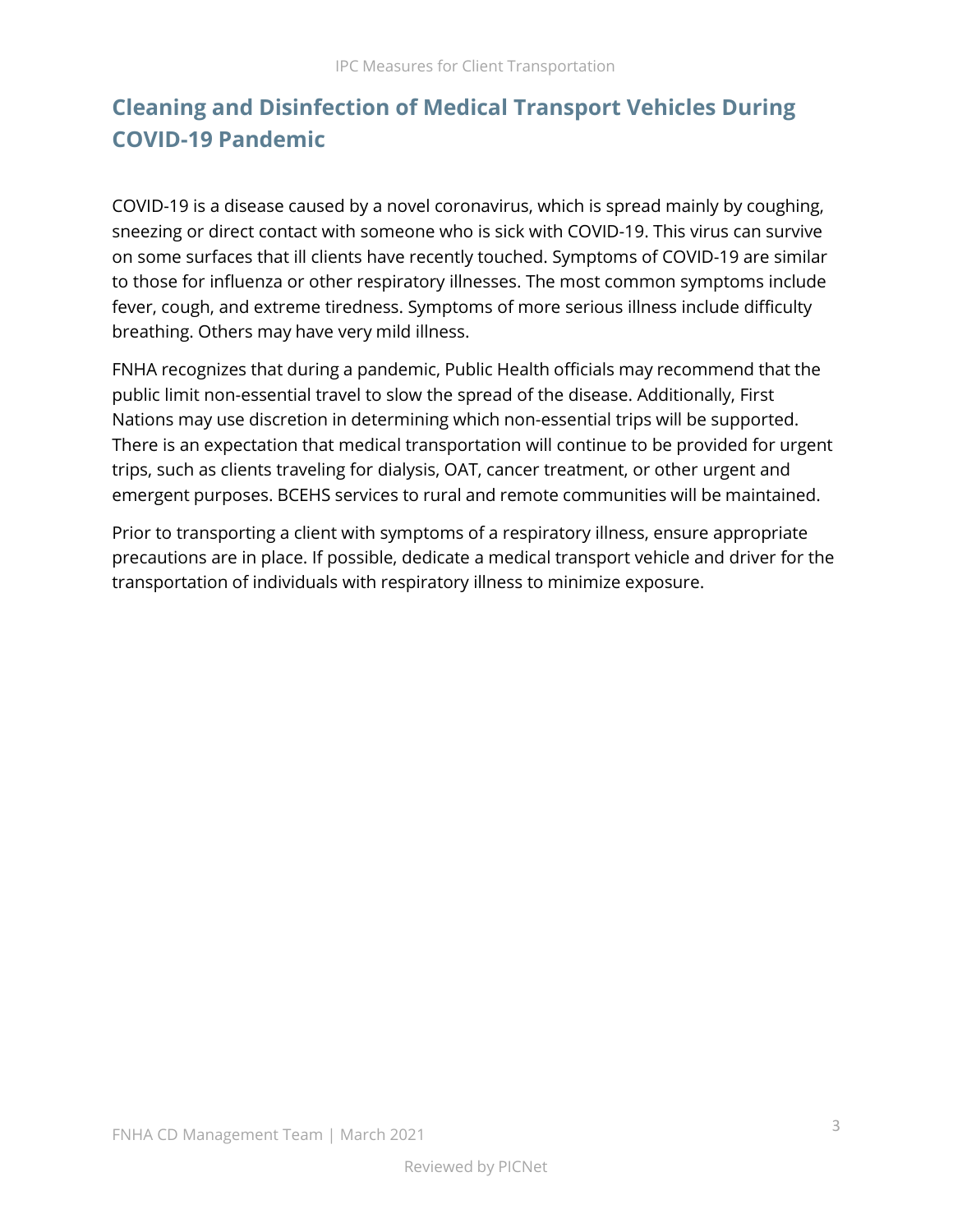#### <span id="page-3-0"></span>**Transport Requirements**

- $\Box$  Driver to wear procedure mask with all client encounters to reduce the risk of transmitting COVID-19 infection from driver to clients at a time when no symptoms of illness are recognized, but the virus can be transmitted.
- $\Box$  Don procedure mask appropriately to avoid vision impairment. Contact Workplace Health if mask causes vision impairment to discuss alternatives.
- $\Box$  Ask the client to perform hand hygiene. All clients must don procedure mask if tolerated. Once the mask is in position, ask the client to perform hand hygiene again. A procedure mask is important as it prevents the droplet spread of the virus from a symptomatic client to those around them.
- $\Box$  Instruct the client to use respiratory etiquette (coughing or sneezing into tissues or a flexed elbow) and apply to hand sanitizer after coughing, sneezing, or touching one's face.
- $\Box$  Seat the client and escort at least a 2m distance from driver if possible.
- $\Box$  The client's escort should assist the client with entering and exiting the vehicle. If the driver will be in direct contact with the symptomatic client, the driver must wear PPE according to Contact and Droplet precautions (a procedure mask, gown, gloves and eye protection).
	- o In the event that the driver and/or client escort is required to wear the above-mentioned PPE, appropriate training/instructions should be provided for donning and doffing.
- $\Box$  Only transport one symptomatic client (and their escort) at a time to maintain isolation of the client.

#### <span id="page-3-1"></span>**Supplies**

Stock each medical transport vehicle with:

- $\Box$  At least two bottles of alcohol-based hand rub (60%-90% alcohol) one for the driver and one for the client
- $\square$  Procedure masks
- $\Box$  Garbage bin with liners and lid
- $\Box$  Supplies for cleaning and disinfecting
	- o Cleaning and disinfection products
	- o Disposable gloves
	- o Gowns
	- o Eye protection
	- o Paper towels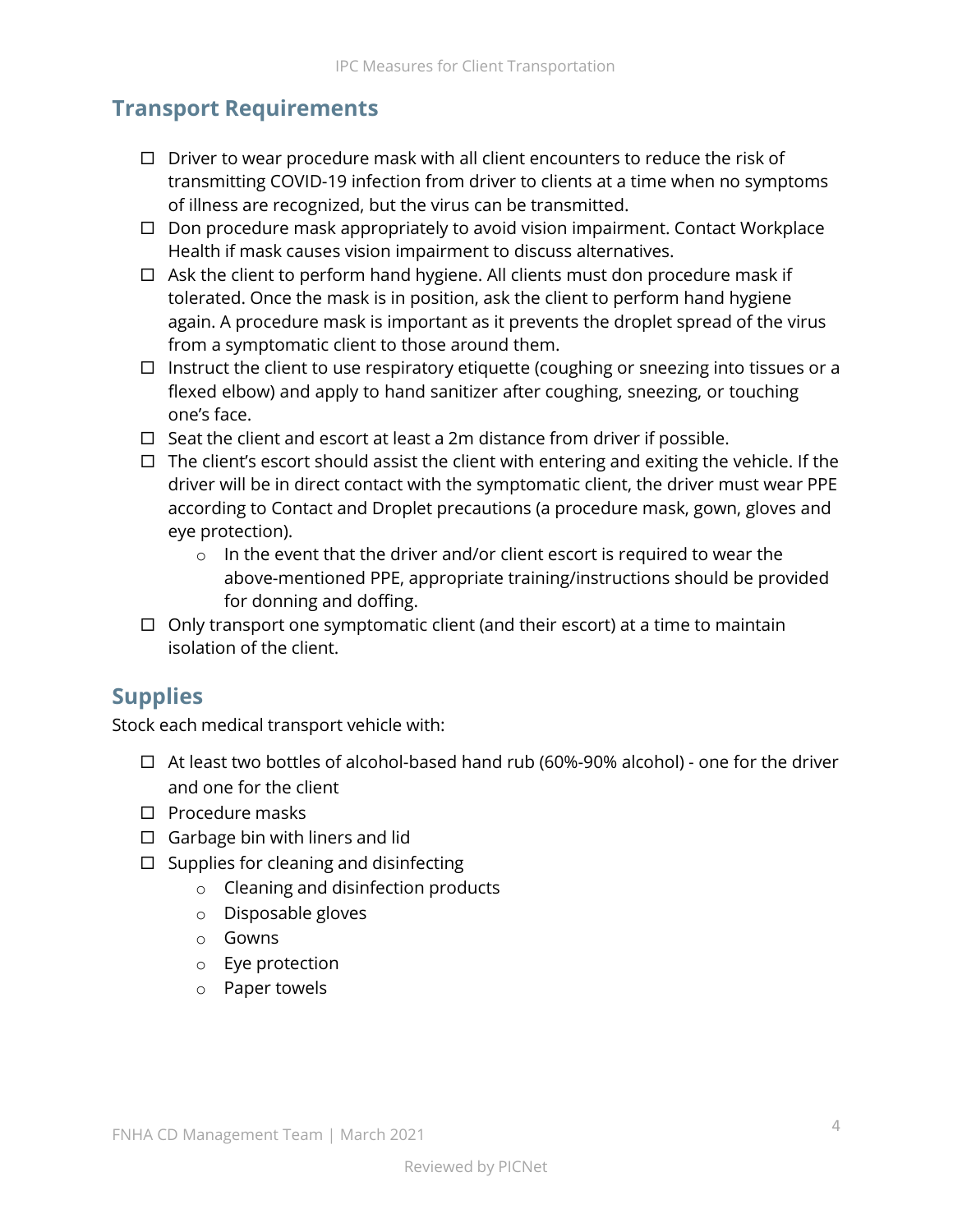## <span id="page-4-0"></span>**Cleaning and Disinfection**

*(Note: please refer to your vehicle's and equipment's manufacturer instructions to determine what cleaning agents can be selected with the below recommendations to avoid damage)*

Clean and disinfect vehicles after each client. Clean and disinfect frequently touched surfaces, such as:

- $\square$  Seats/seat back
- $\square$  Door handles
- $\Box$  Overhead grab handles/railings
- □ Windows
- $\square$  Lock buttons
- $\square$  Seat belts/buckles
- □ Center console
- □ Arm rests

To reduce the spread of infection, both cleaning and disinfection are important to ensure that viruses are eliminated.

**Cleaning** refers to the removal of visible dirt, grime and impurities. Cleaning does not kill viruses but helps remove them from the surface. Cleaning should be conducted prior to disinfecting surfaces, especially if the surface is visibly soiled.

**Disinfecting** refers to using chemical to eliminate viruses on surfaces. This is most effective after surfaces are cleaned.

- □ Use a **disinfectant** that has a Drug Identification Number (DIN) and a virucidal claim follow the instructions on the label to disinfect effectively, or
	- o Prepare a bleach water solution that is **1 part bleach and 50 parts water.** This solution can be kept in a labelled spray bottle (to be used to soak a cleaning cloth when cleaning surfaces). Prepare a new solution daily.



Examples of cleaning and disinfecting agents: [http://www.bccdc.ca/Health-](http://www.bccdc.ca/Health-Professionals-Site/Documents/COVID-19_MOH_BCCDC_EnvironmentalCleaning.pdf)[Professionals-Site/Documents/COVID-19\\_MOH\\_BCCDC\\_EnvironmentalCleaning.pdf](http://www.bccdc.ca/Health-Professionals-Site/Documents/COVID-19_MOH_BCCDC_EnvironmentalCleaning.pdf)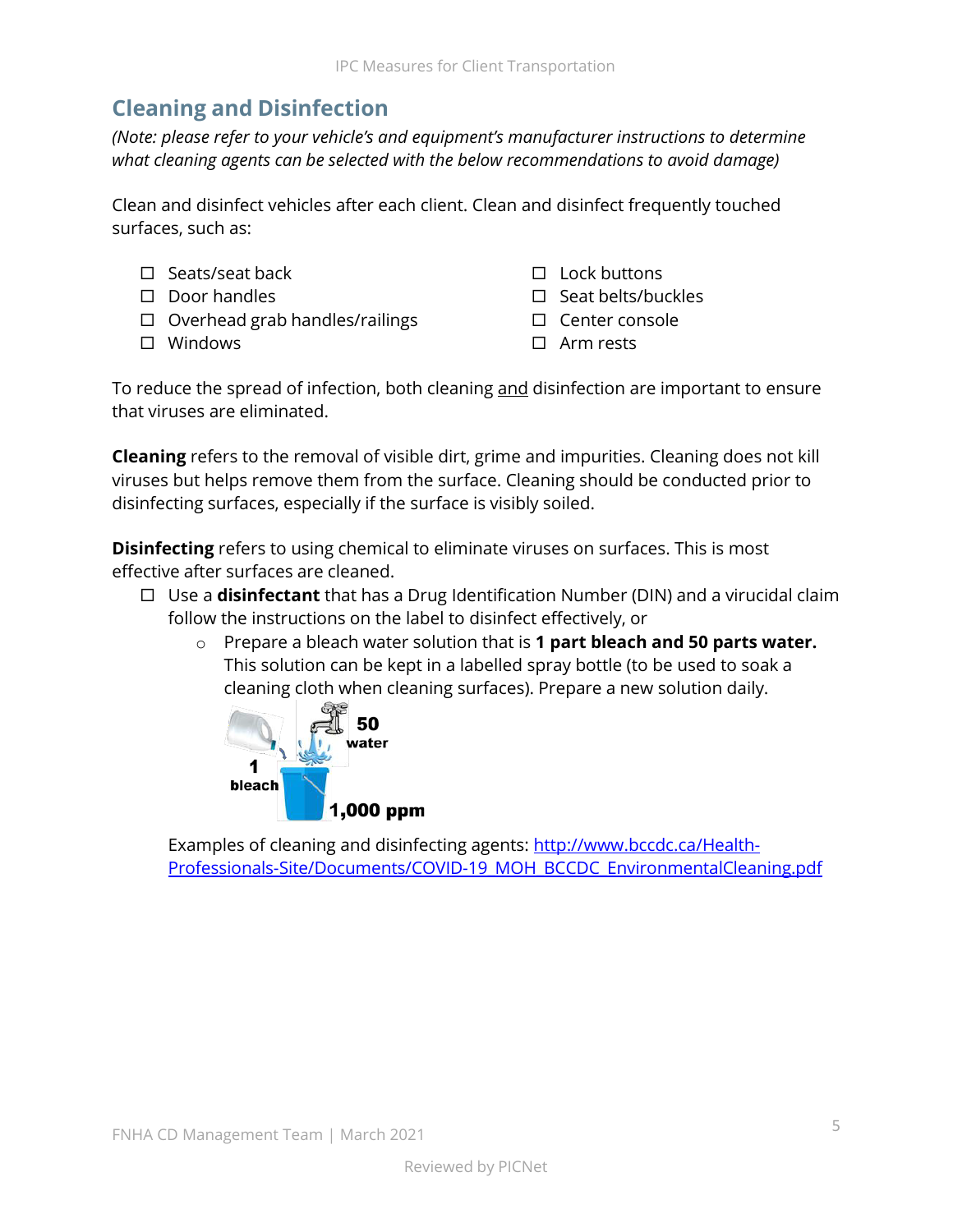### <span id="page-5-0"></span>**Cleaning and Disinfection Steps**

- 1. Identify areas to be cleaned and disinfected.
- 2. Don disposable gloves. Direct contact with body fluids should be avoided. During cleaning, avoid touching your face (eyes, nose, and mouth). When cleaning a vehicle after transport of a suspected COVID-19 case, also don a procedure mask, gown, and eye protection. Closed shoes/boots should be worn at all times. For donning PPE, please refer to [http://www.bccdc.ca/Health-Professionals-](http://www.bccdc.ca/Health-Professionals-Site/Documents/COVID19_MOH_BCCDC_Donning.pdf)[Site/Documents/COVID19\\_MOH\\_BCCDC\\_Donning.pdf](http://www.bccdc.ca/Health-Professionals-Site/Documents/COVID19_MOH_BCCDC_Donning.pdf)
- 3. Clean visibly soiled surfaces with detergent/cleaner. Ensure only disposable cloths, such as paper towels or wipes, are used. Clean from low risk areas of contamination toward high risk.
	- a. If body fluids are present (nose/mouth excretions, blood, vomit, diarrhea, etc.) use paper towels to absorb prior to cleaning. Place used paper towels in garbage bin.
- 4. Apply the disinfectant to the surface and leave on as per manufacturers' instructions. (Some solutions may require the disinfectant to be left on the surface for a certain amount of time to be effective.) Allow to air dry with adequate ventilation.
- 5. Remove gloves, gown, perform hand hygiene, and remove eye protection and mask, and dispose in garbage bin. For steps in doffing PPE, please refer to [http://www.bccdc.ca/Health-Professionals-](http://www.bccdc.ca/Health-Professionals-Site/Documents/COVID19_MOH_BCCDC_Doffing.pdf)[Site/Documents/COVID19\\_MOH\\_BCCDC\\_Doffing.pdf](http://www.bccdc.ca/Health-Professionals-Site/Documents/COVID19_MOH_BCCDC_Doffing.pdf)
- 6. Perform hand hygiene following cleaning and disinfection.

#### **NOTE: Concerns regarding unprotected exposure should be directed to your employer.**